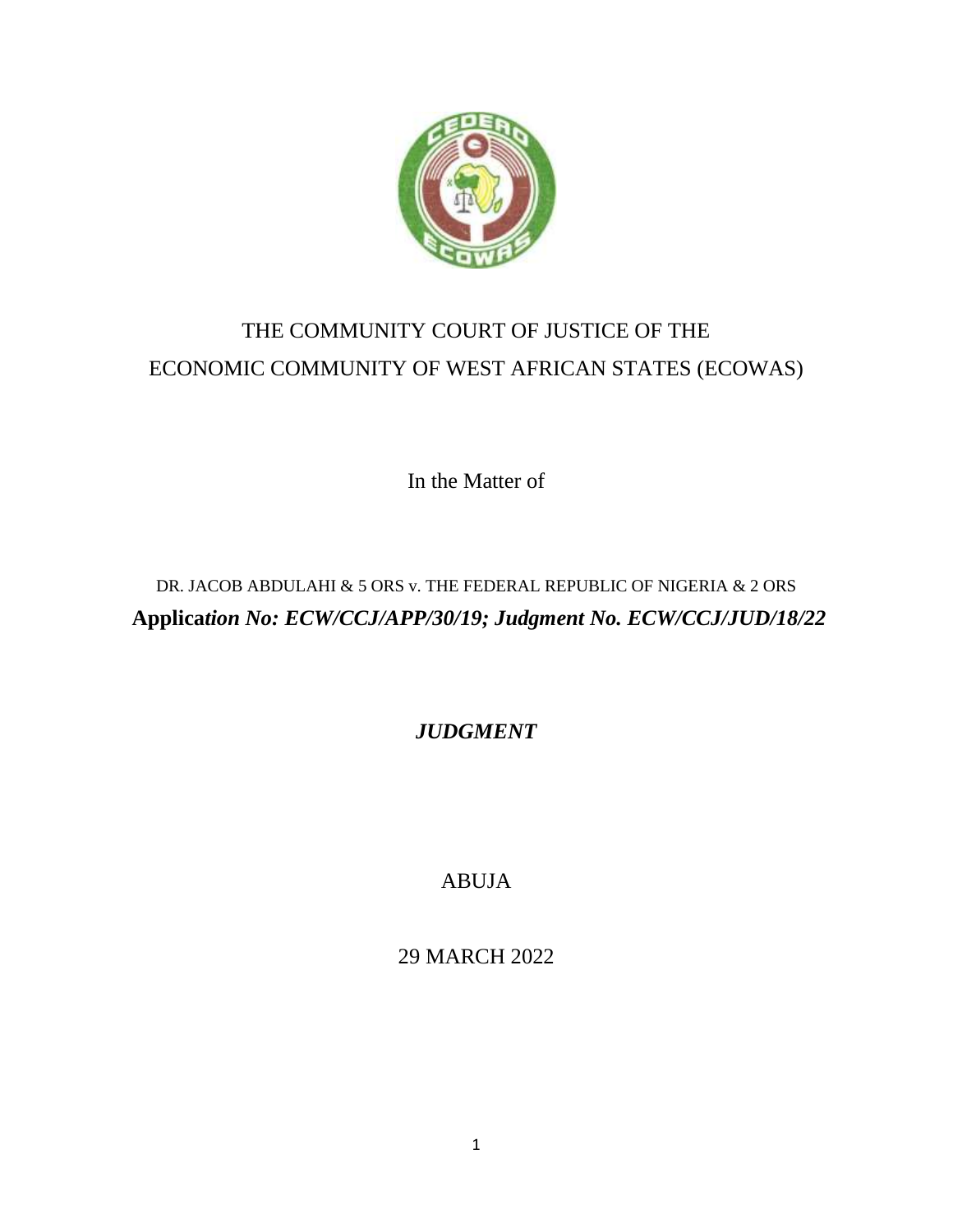# THE COMMUNITY COURT OF JUSTICE OF THE ECONOMIC COMMUNITY OF WEST AFRICAN STATES (ECOWAS) **Applica***tion No: ECW/CCJ/APP/30/19; Judgment No. ECW/CCJ/JUD/18/22*

#### **BETWEEN:**

|             | 1. DR. JACOB ABDULLAHI                  |                    |
|-------------|-----------------------------------------|--------------------|
| $2^{\circ}$ | DR. DANIEL D. MAKOLO                    |                    |
|             | 3. DR. MATTHEW OGUCHE                   |                    |
|             | 4. SAM EGWU                             |                    |
|             | <b>BELLA GUSHEN</b>                     |                    |
|             | <b>6. SUNDAY OMACHI</b>                 | <b>APPLICANTS</b>  |
| V.          |                                         |                    |
|             | FEDERAL REPUBLIC OF NIGERIA             |                    |
|             | 2. PRESIDENT, SENATE OF THE FEDERAL     |                    |
|             | REPUBLIC OF NIGERIA                     |                    |
|             | 3. SPEAKER, HOUSE OF REPRESENTATIVES OF |                    |
|             | THE FEDERAL REPUBLIC OF NIGERIA         | <b>RESPONDENTS</b> |
|             |                                         |                    |

#### **COMPOSITION OF THE COURT:**

| Hon. Justice Edward Amoako ASANTE      | - Presiding/ Judge Rapporteur |
|----------------------------------------|-------------------------------|
| Hon. Justice Keikura <b>BANGURA</b>    | - Member                      |
| Hon. Justice Januaria M. Tavares COSTA | - Member                      |

#### **ASSISTED BY:**

| Dr. Athanase ATANNON | - Deputy Chief Registrar |
|----------------------|--------------------------|
|----------------------|--------------------------|

#### *REPRESENTATION OF PARTIES*:

F.A. **OGUCHE,** Esq. Counsel for Applicants

Maimuna Lami **SHIRU** (Mrs.) Counsel for Respondents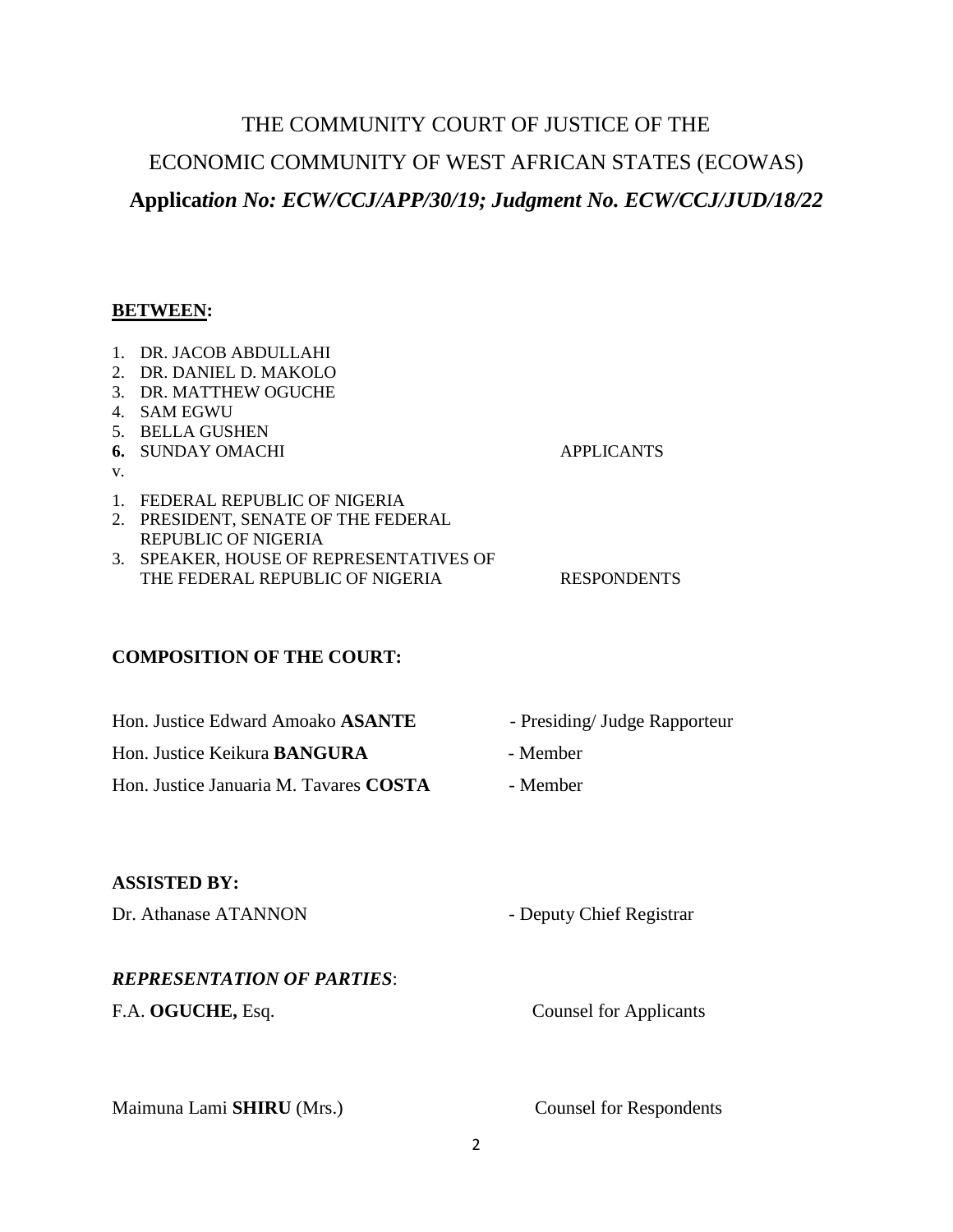## *I. JUDGMENT:*

1. This is the judgment of the Court read virtually in open court pursuant to Article 8(1) of the Practice Directions on Electronic Case Management and Virtual Court Sessions, 2020.

## *II. DESCRIPTION OF THE PARTIES:*

- 2. The Applicants are citizens of the Federal Republic of Nigeria, and the 1<sup>st</sup> Applicant constitutes the Chairman, Board of Trustees of Indigenes Equity Forum with office located at Winner Plaza Suite 22, No. 31 Okemesi Crescent Garki 2, Abuja. They are engaged in public advocacy and activism for the entrenchment of the right and proper democratic values in the country.
- 3. The  $1<sup>st</sup>$  Respondent is the government of the Federal Republic of Nigeria constituted as the Federal Republic of Nigeria.
- 4. The  $2<sup>nd</sup>$  and  $3<sup>rd</sup>$  Respondents are the elected leaders of the National Assembly of the 1<sup>st</sup> Respondent.
- 5. The Applicants state that the  $2<sup>nd</sup>$  and  $3<sup>rd</sup>$  Respondents are not necessarily proper parties before this Honorable Court, but being therefore nominal parties, they are herein joined as being the authority engaged in the business of bringing the *Hate Speech Bill* into law, and are currently in the course and business of doing so, the said bill having passed the second reading in the parliamentary procedure.

## *III. INTRODUCTION*

## *Subject matter of proceedings*

6. The Applicants' case is that, pending before the National Assembly of the 1st Respondent comprising the Senate and the House of Representatives, is a Bill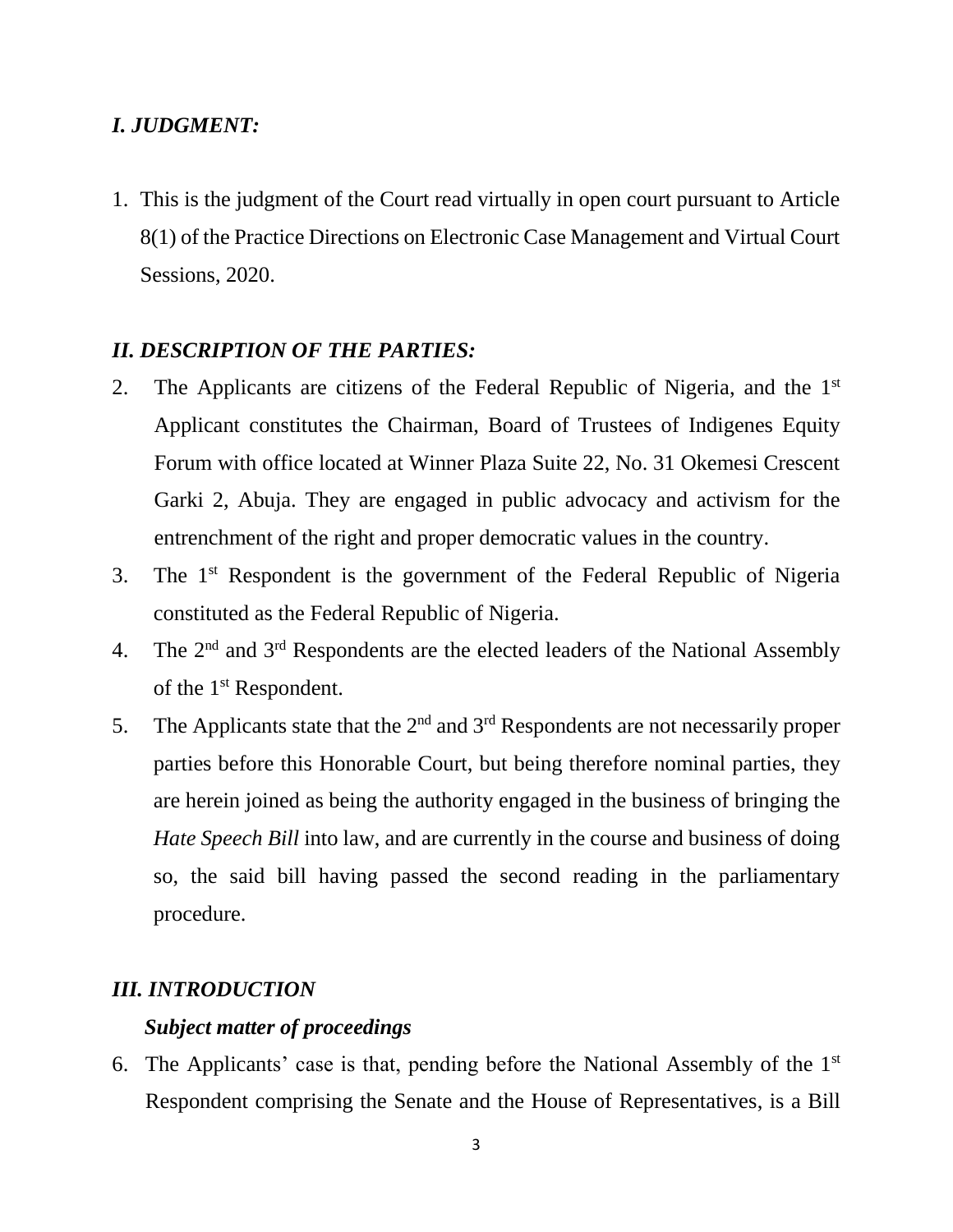on Hate Speech, which if passed into law, would suppress, cow and sanction free speech by a law, to be used as instrument to shut every critique and criticism of government and its officials, against public interest and a violation of their right to freedom of expression in all its ramifications.

7. The Applicants contend that the proposed law, when it comes into effect would be a violation of their right to freedom of expression in all its ramifications since it would drastically capsize the entrenched and guaranteed right contained in Article 9 of the African Charter on Human and Peoples' Rights (African Charter), Article 19 of the International Covenant on Civil and Political Rights (ICCPR) and the Universal Declaration of Human Rights (UDHR) respectively. They claim the said law if passed, would be completely disproportionate to the goals and objectives of the African Charter, and the other mentioned international instruments and being not permitted under them and of which the 1<sup>st</sup> Respondent is signatory.

#### *IV. PROCEDURE BEFORE THE COURT*

- 8. The Initiating Application dated and filed on 29 November 2019, was served on the Respondents on 3 December 2019.
- 9. The  $2<sup>nd</sup>$  Respondent filed a Motion for Enlargement of Time to file Preliminary Objection and Statement of Defense together with the substantive Notice of Preliminary Objection and the Statement of Defense on the 29 September 2019 and were served on the same date.
- 10. On the 7 October 2019, the 1<sup>st</sup> Respondent also filed Motion for Extension of time to file Preliminary Objection and Statement of Defense together with the substantive Notice of Preliminary Objection and the Statement of Defense which were served on the 8 October 2019.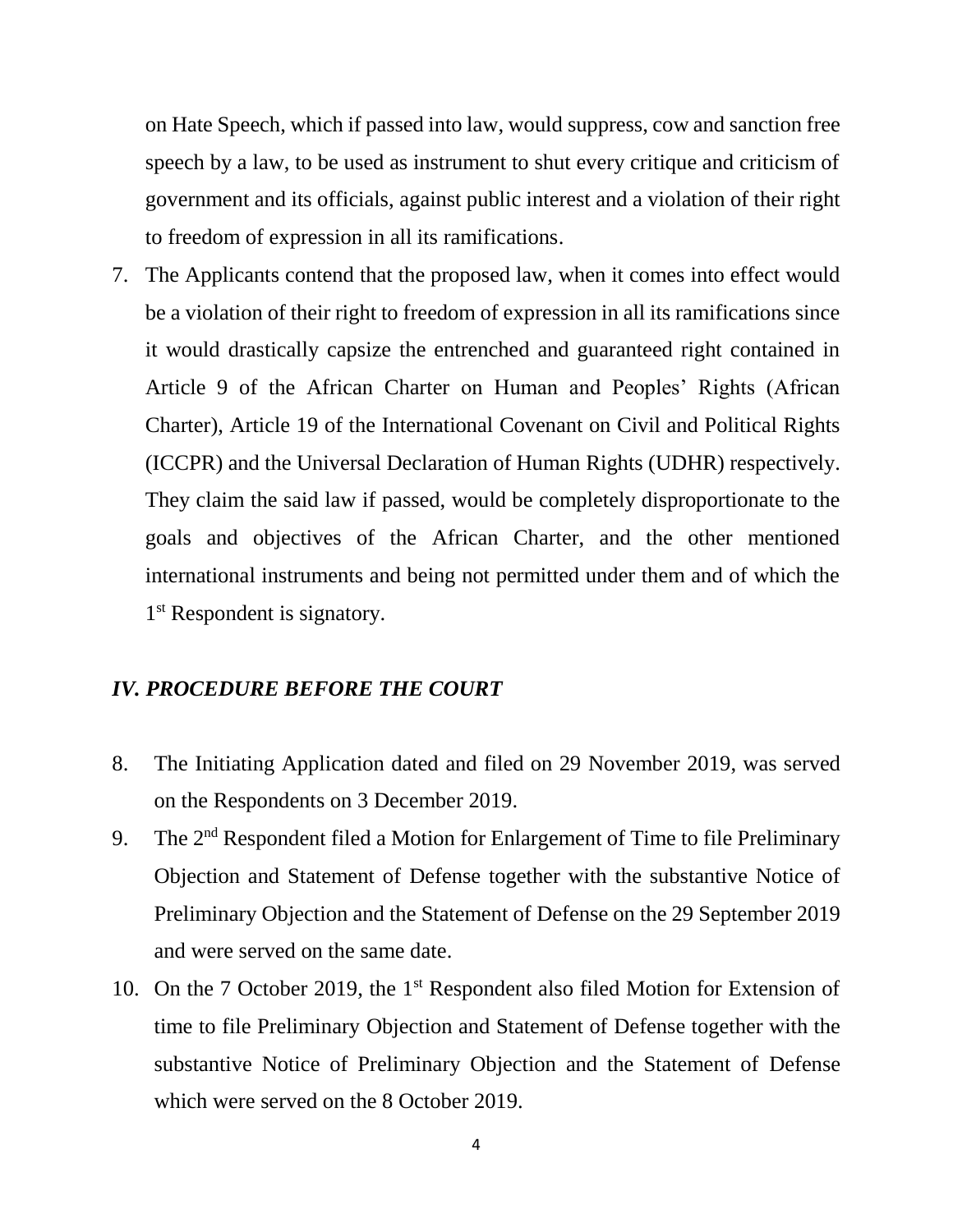- 11. On 8 September 2021, the Applicants filed a Notice of Discontinuance against the  $1^{st}$  &  $2^{nd}$  Respondents and was served on the same date.
- 12. On the 9 September 2021Applicants filed their Reply on points of law and their Rejoinder to the Statement of Defence and were served on the same date.
- 13. In a virtual court session held on the 22 September 2021, the Applicants and the 1st Respondent were represented by Counsel in Court. The Court noted that the Applicants have discontinued the action against the  $1<sup>st</sup>$  and  $2<sup>nd</sup>$  Respondents and they were disjoined from the case leaving the  $1<sup>st</sup>$  Respondent as the sole Respondent. The Respondent's Counsel's moved the Preliminary Objection but same was dismissed by the Court in a delivered ruling. The Case was heard on the merit wherein the Applicant and the Respondent adopted their pleadings and made oral submissions before the case was adjourned for Judgment.

#### *V. APPLICANT'S CASE:*

## *a. Summary of facts*

- 14. The case of the Applicants is that the National Assembly of the Respondent is currently debating the Bill on Hate Speech with the view to passing same into law and to establish a Commission, which essentially is meant to criminally penalize persons that make speeches that incite or defame.
- 15. According to the Applicants, the action of the Respondent in this regard is essentially meant to suppress, cow and sanction free speech by a law, to be used as instrument to shut every critique and criticism of government and its officials, and nothing more.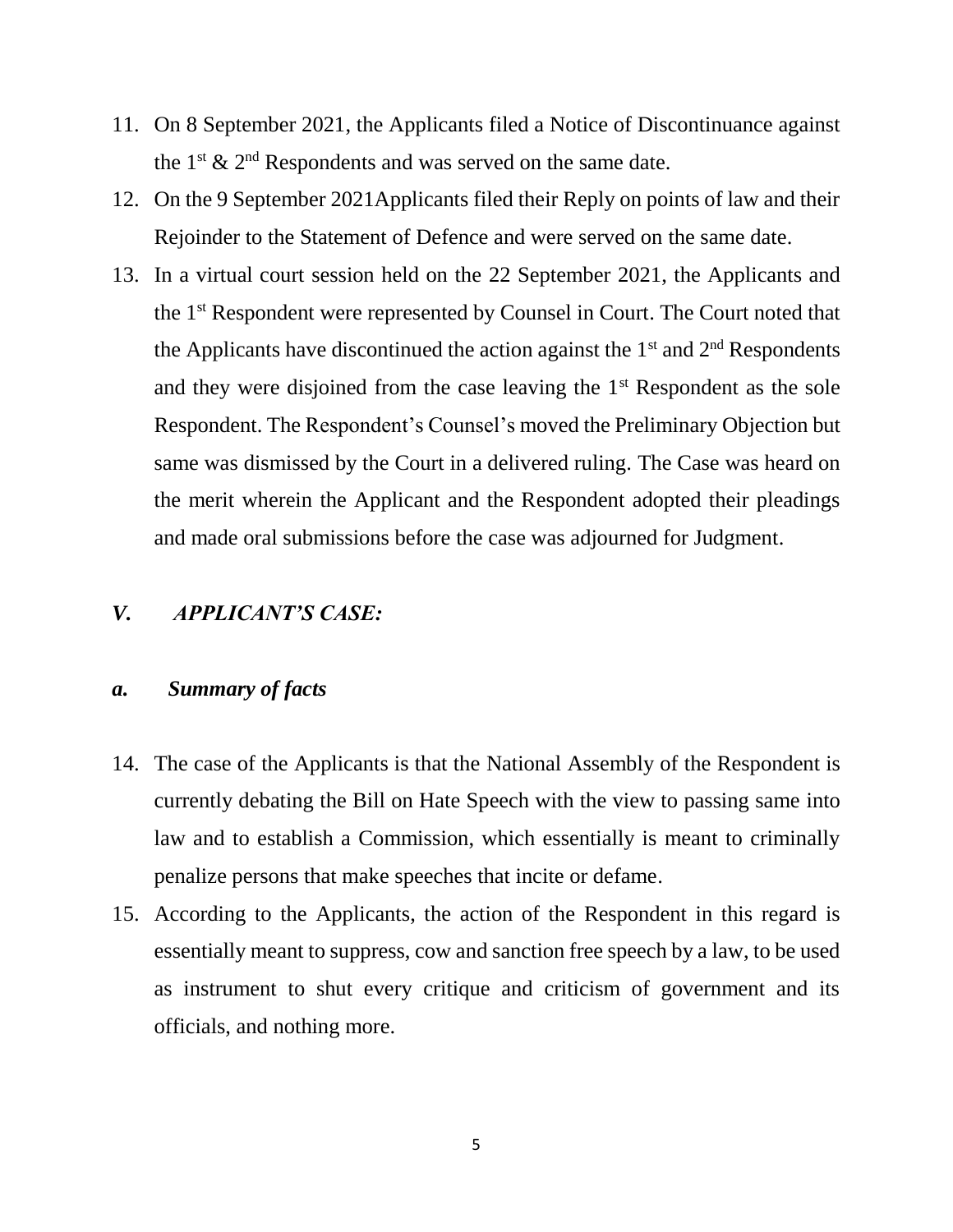- 16. The Applicants state that the initial draft of the Bill styled as 'Hate Speeches Establishment Bill 2019' meant to criminalize hate speech with a penalty of a death sentence attached to it.
- 17. They claim that due to national and global outcry over the purport of the Bill, particularly the penalty attached to it, the Respondent's Legislature dropped the proposed death sentence penalty attached thereto, and reverted to other lesser sentences, without dropping in any manner the criminal elements proposed in the evolving law.
- 18. The Bill, according to the Applicants, has gone through the entire hog of the legislative procedure, having been adopted in its first and second readings, and now sailing through the final stages of adoption for it to be enacted into law.
- 19. They state that the Bill, if passed into law, would serve as a means to cow, curb, shortchange and circumvent free speech within the polity to censor the press, and create barriers or obstacles to free exercise of the right to speech, including the right to receive information, and the right to express opinion as established by law.
- 20. They claim that the Bill, if passed into law, has the potency to drastically denigrate the guaranteed right to receive information, to express and disseminate opinion as enshrined in Article 9 of the African Charter, Article 19 of the ICCPR, and the UDHR respectively, as the said law would be completely disproportionate to the goals and objectives of the African Charter, and the other mentioned international instruments.
- 21. They submit that the Respondent cannot shy from its obligations under the African Charter and have its Legislature enact laws that will frustrate the rights guaranteed therein in its articles and render useless the goals and objectives of the instrument of which it voluntarily entered into and of which is it bound.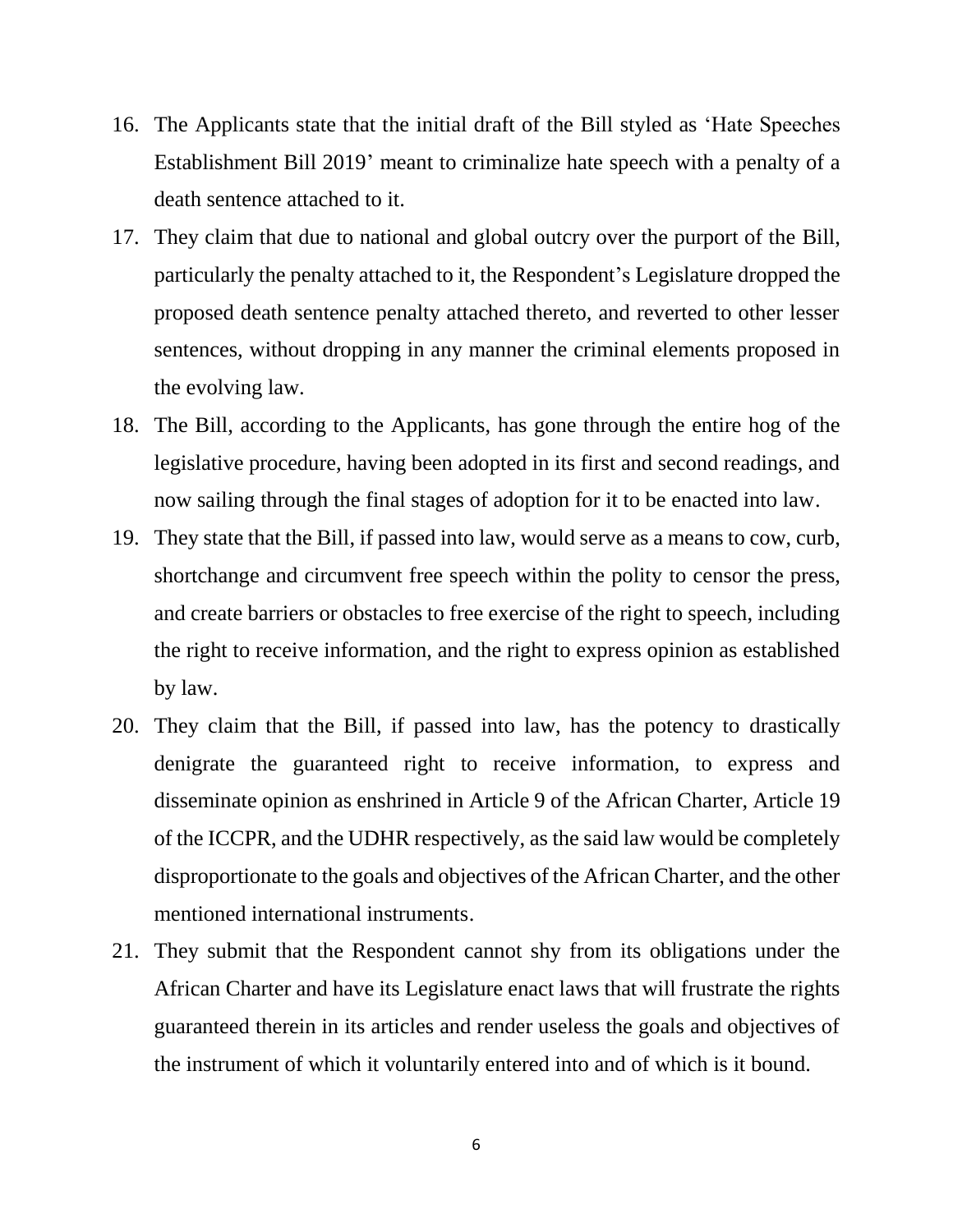- 22. The Applicants are claiming that, once enacted into law, journalists and the media profession would be susceptible to arrests, intimidations, harassments and detentions for making critical comments or remarks about government.
- 23. According to the Applicants, the Respondent equally has provisions in its criminal code and law criminalizing defamation of character and incitement which said laws by their purports are disproportionate to the right of freedom of expression as guaranteed.
- 24. They state that the existence of these laws in themselves run counter to the goals and objectives of the charter, as the restrictions created by the said laws are not within the limits contemplated by the charter as it attaches grave criminality as penalty for such speeches or communications that are defamatory or inciting.
- 25. The Applicants conclude that their right, and indeed that of the citizenry of the Respondent State to freedom of speech, even though not absolute, and subject to restrictions under the law, cannot be wholly criminalized and subjected to sanctions such as the death penalty or any other criminal penalty as proposed under the said Bill.

## *b. Pleas in law*

- 26. The Applicants rely on the following laws:
	- i. Articles 1, 2, 3, 6, and 9 of the African Charter on Human and Peoples' Rights (African Charter);
	- ii. Articles 1, 2, 9 and 19 of the Universal Declaration of Human Rights (UDHR);
	- iii. Articles 1, 2, 6 and 19 of the International Convention on Civil and Political Rights (ICCPR); and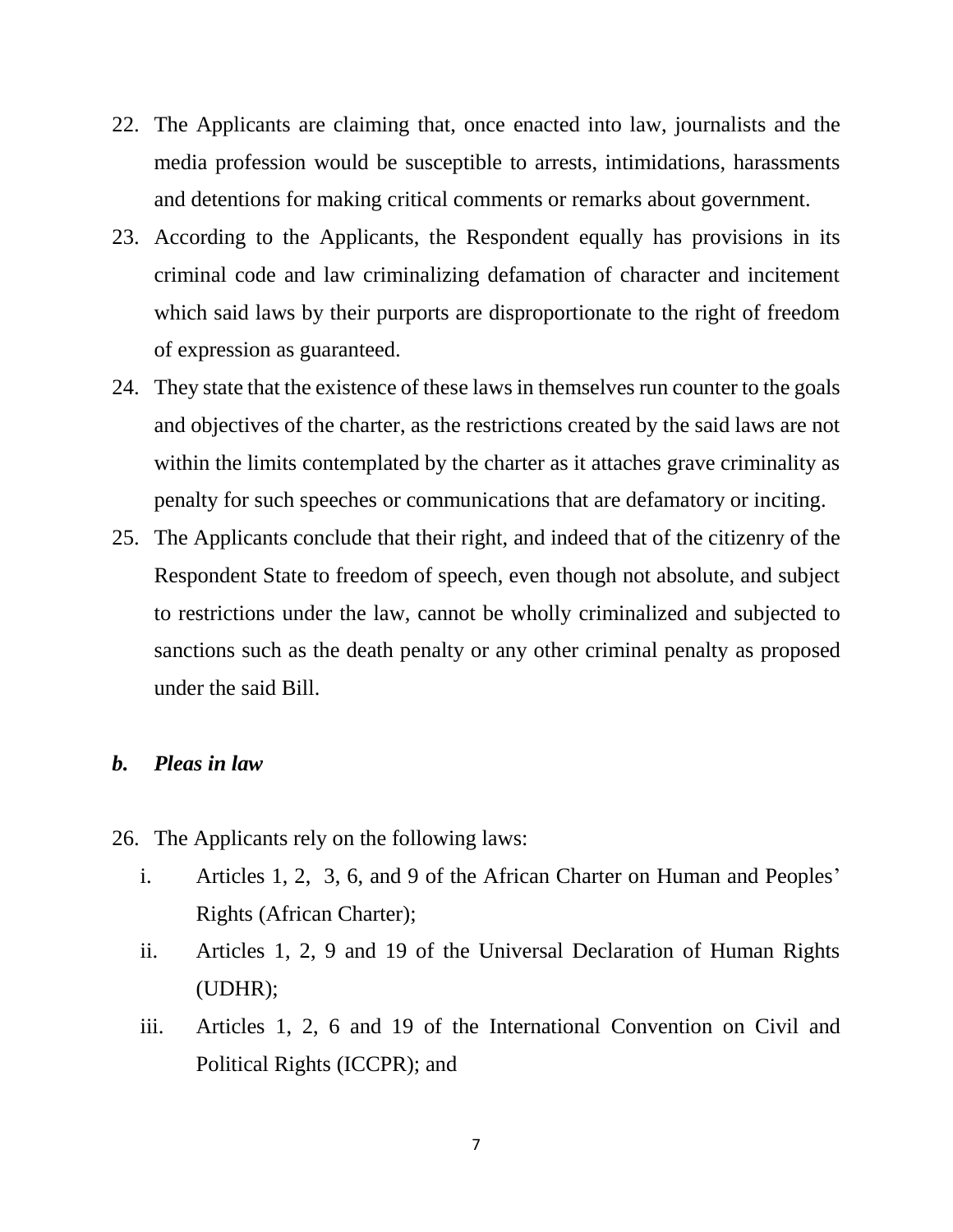iv. Section 39 of the 1999 Constitution of the Federal Republic of Nigeria as amended.

#### *c. Reliefs Sought*

- 27. The Applicants seek the following reliefs from the Court:
- **i.** *A DECLARATION that the Applicants, and indeed the citizens of the Federal Republic of Nigeria are entitled to protection and guarantee of the fundamental freedoms enshrined and guaranteed under the Articles of the Universal Declaration of Human Rights, African Charter on Human and Peoples' Rights, and International Covenant on Civil and Political Rights pertaining to their rights to freedom of speech and expression.*
- *ii. A DECLARATION that the Respondent is bound to observe and respect the Applicants' rights to freedom of speech and expression as enshrined and guaranteed under the Universal Declaration of Human Rights, African Charter on Human and Peoples' Rights, and the International Covenant on Civil and Political Rights, and under its Constitution.*
- *iii. A DECLARATION that the initiatives by the Respondent to legislate into law, the 'Hate Speeches' Bill which by its purport criminalizes speech, is contrary to Article 9 of the African Charter, Article 19 of the Universal Declaration of Human Rights and Covenant on Civil and Political Rights, and a violation of the Applicants' fundamental rights.*
- *iv. A DECLARATION, that the Hate Speech Bill, which is evolving into a substantive law by the Respondent is not within the permitted restrictions under Article 27(2) of the African Charter, not being proportionate to the aim of the international instrument, and is an infringement on the Applicants' rights to freedom of speech and expression.*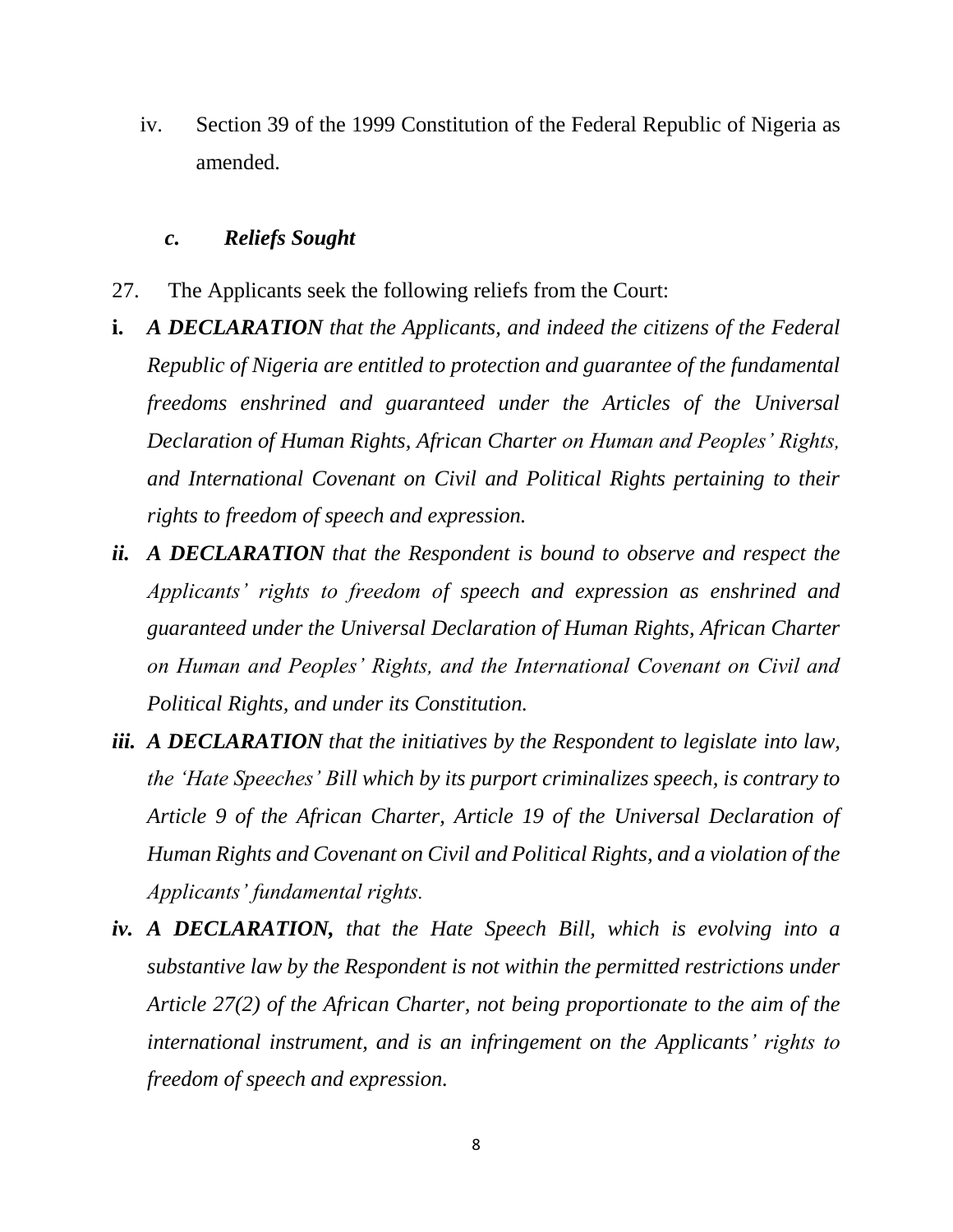- *v. AN ORDER of Court restraining the Respondent from further doing anything or taking any action including legislative sessions, proceedings and debates towards actualizing the enactment of the law on 'Hate Speech' either by themselves, their agents, servants and privies.*
- *vi. AN ORDER compelling the Respondent to bring the legislation on criminal defamation, incitement and any other provision related with and pertaining to the freedom of speech and expression proportionately with the obligations under the African Charter on Human and Peoples' Rights, Covenant on Civil and Political Rights, and Universal Declaration on Human Rights.*
- *vii. AN ORDER suspending and/or setting aside all the proceedings, sessions, debates, and all other procedures initiated and embarked on towards the actualization of the enactment of the 'Hate Speeches' Bill before the National Assembly of the Respondent.*
- *viii. PERPETUAL INJUNCTION, restraining the Respondent from further acts and/or omissions towards creating restrictions, barriers and limitations against the exercise and enjoyment of the Applicants' fundamental rights to freedom of speech and expression through a legislation criminalizing any aspect of free speech as guaranteed under international human rights instruments and the Respondent's Constitution.*
- *ix. The sum of \$25,000.00 (Twenty-five Thousand Dollars) being damages.*
- *x. AN ORDER compelling the Respondent to pay the cost of this litigation.*
- *xi. AND FOR ANY OTHER ORDER(S) as the Honorable Court may deem fit to make in the circumstance.*

### *VI. RESPONDENTS' CASE*

9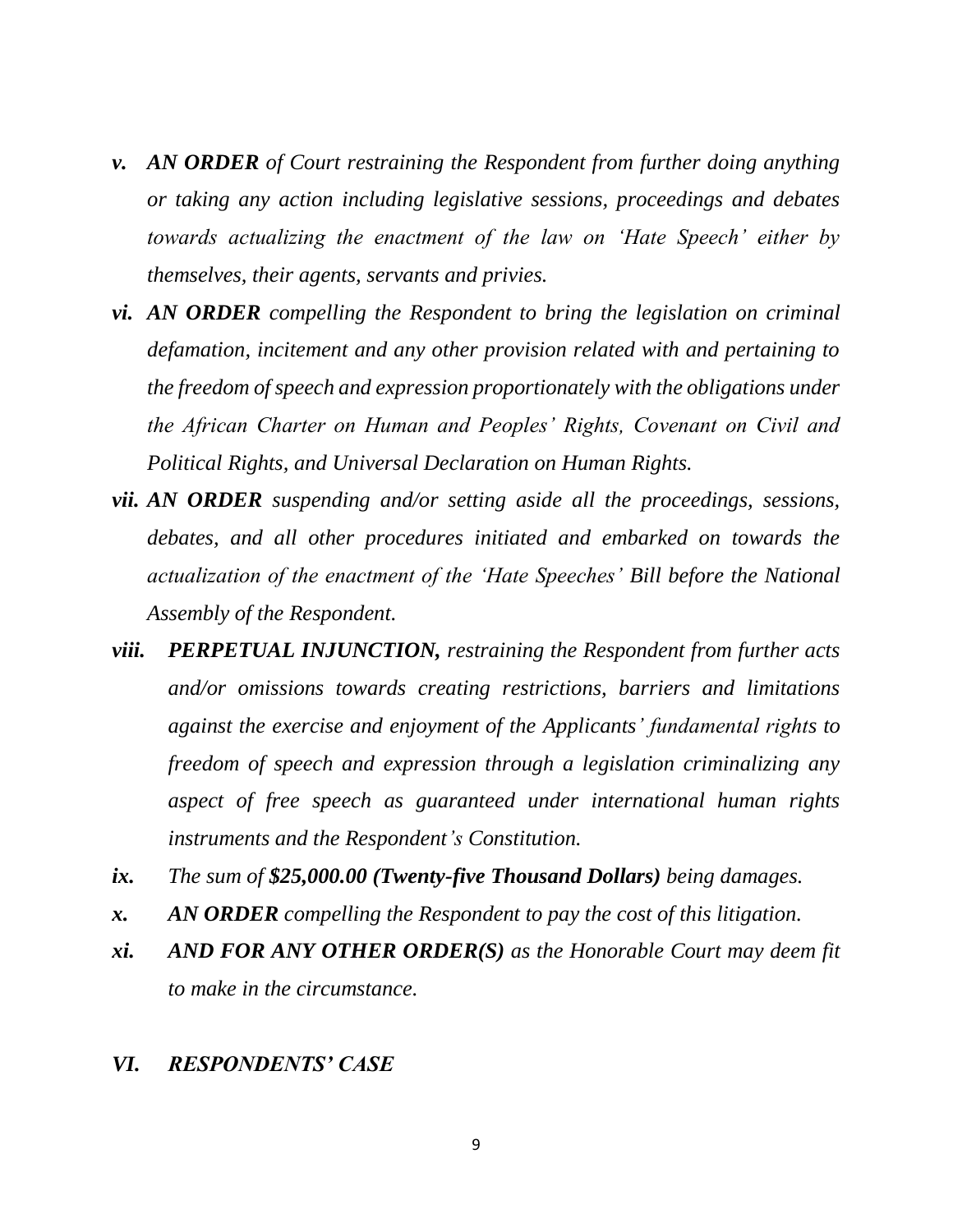## *a. Summary of facts*

- 28. In its defense, the Respondent reiterated its commitment to the protection of the rights of all citizens of Nigeria within the framework of democratic principles subscribed to by the Respondent State and enshrined in the Federal Constitution.
- 29. The Respondent elaborated the relevant provisions of its 1999 Federal Constitution (as amended) and stated that the protection of freedom of expression and the press have been entrenched by Section 39 of the Constitution with noted exceptions under Section  $45(1)$  (a) & (b).
- 30. The Respondent further states that members of its National Assembly comprising the Senate and the House of Representatives of the Federal Republic of Nigeria were elected from all parts of the country to ensure the smooth administration of the country with constitutional mandate to make laws for the betterment of the citizenry. The Legislature, according to the Respondent, has a laid down statutory procedures for enacting laws.
- 31. It is the contention of the Respondent that in respect of the subject matter of the instant suit, the Draft Bill was presented to the National Assembly by a member in pursuance of the exercise of his statutory duty and the Bill was deliberated upon by the House but has not reached the stage of public hearing.
- 32. The Respondent added that it is at the public hearing stage of the Bill that memoranda are solicited from the public to capture their grievance and contends that the Applicants ought to have waited to approach the House with their grievances or observations when the Bill reaches that stage.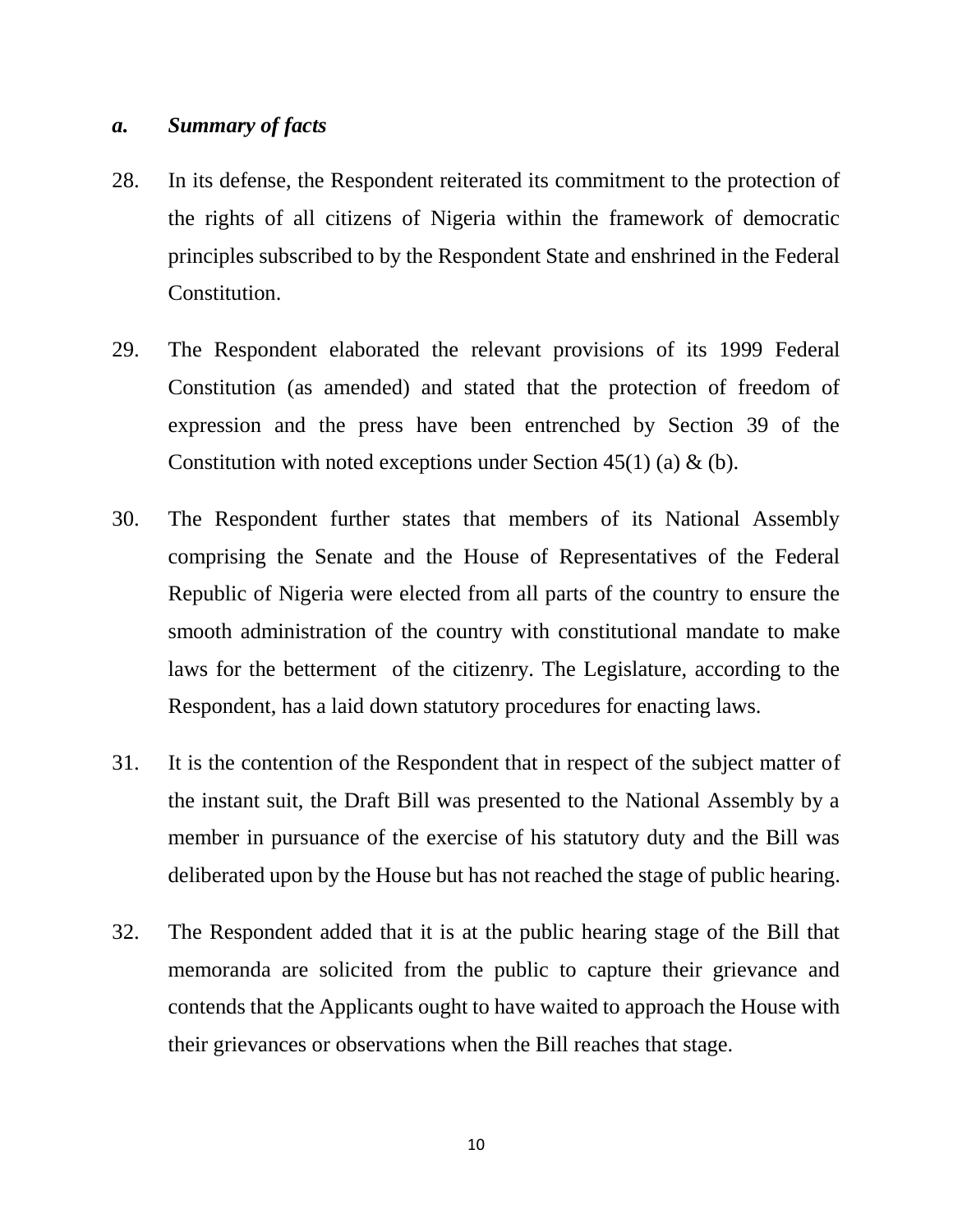33. The Respondent stated that the Applicants have not placed any sufficient evidence before the Court to substantiate their claims. They failed to submit a certified copy of the Bill or attached and adduced any evidence as to what stage the Bill is before the National Assembly, i.e.  $1<sup>st</sup>$  reading,  $2<sup>nd</sup>$  reading or committee stage and in which of the house or whether the Bill has died a natural death at public hearing like many other Bills.

#### *b. Pleas in law*

34. The Respondent pleads Section 39 & 45 of the 1999 Constitution of the Federal Republic of Nigeria (as amended).

## *c. Reliefs sought by the Respondents*

35. The Respondent urges the Court to dismiss the application in its entirety for lacking in merit and inadmissible.

## *VII. JURISDICTION*

- 36. The jurisdiction of the Court to examine cases of human rights violations that occur in the territory of any Member State as provided for under new Article 9 (4) of the Protocol on the Court as amended by the Supplementary Protocol A/SP.1/01/05 of 19 January 2005, is applicable once an Applicant alleges that actions or omissions of a Member State has occasioned violation of his/her human rights.
- 37. The instant case was filed by the Applicants contending that contrary to the relevant provisions of human rights instruments the Respondent is a signatory, the process of enacting into law the Bill on Hate Speech, currently pending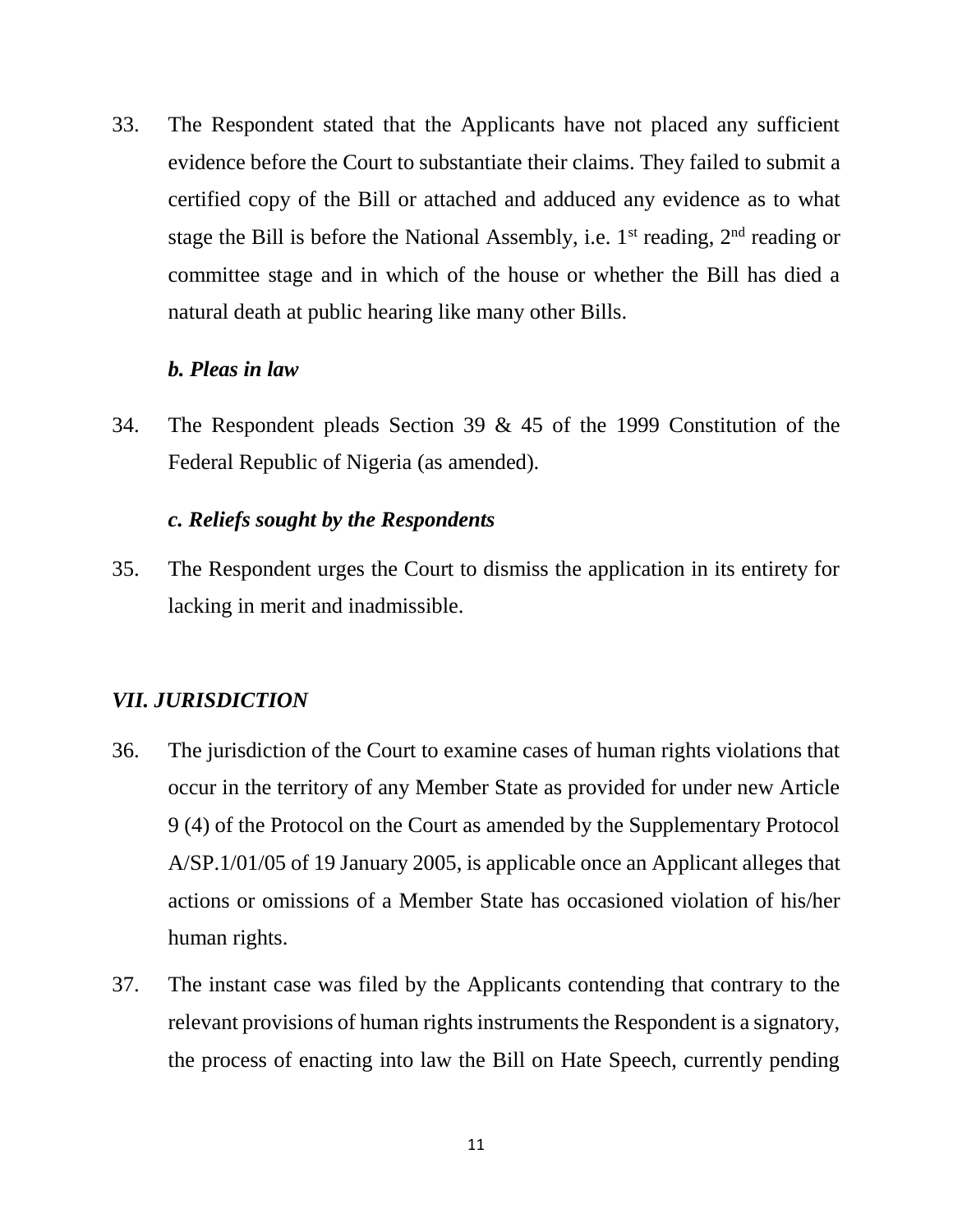before its National Assembly would violate the Applicants' human rights of freedom of speech and press if passed into law.

38. To this end, since the Applicants have raised some complaints about the activities of the Respondent's National Assembly in violation of their human rights, this Court has jurisdiction to examine the impugned process of the Assembly with the view to ascertaining whether or not any violation of human rights has occurred and the Court so holds.

## *VIII. ADMISSIBILITY*

- 39. This matter falls under Article 10(d) of the Supplementary Protocol on the Court as amended which provides that "*Access to the court is open to individuals on application for relief for violation of their human rights, the submission of application for which shall; i) Not be anonymous; nor ii) Be made whilst the same matter has been instituted before another international court for adjudication".*
- 40*.* In a Preliminary Objection raised by the Respondent in the early stage of the proceedings against the admissibility of this case, the Court dismissed the objection as premature and admitted the case in order to examine the substance of the Application. The Court's decision was influenced by the fact that the violation alleged by the Applicants is an anticipatory one which needs to be examined together with the merits of the case.

## *IX. MERITS*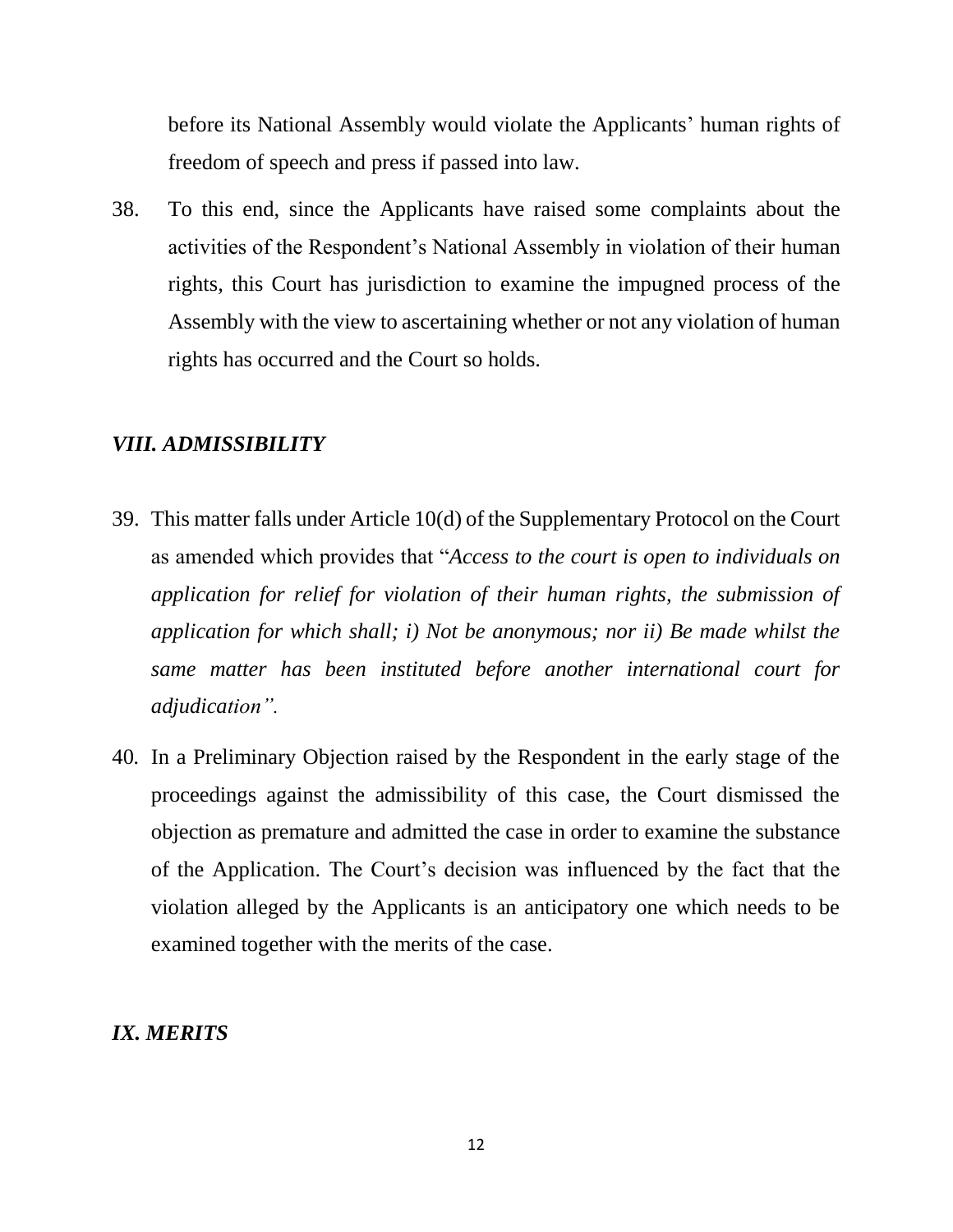- 41. The present application is instituted by the Applicants impugning the Draft Bill on Hate Speech which they alleged is before the National Assembly of the Respondent, where it is being considered. They contend that by initiating such a Bill, the Respondent aims to censure the press, to put a wedge to the exercise of the right to freedom of expression, to threaten, to limit, to muzzle, to suppress and to weaken the freedom of expression in Nigeria.
- 42. The Applicants further state that by acting in such manner, the Respondent is planning to limit, through legislations, the exercise of the right to freedoms and liberties as enshrined under Article 9 of the African Charter, Article 19 of the UDHR ICCPR respectively, as well as international norms on freedom of expression and the press.
- 43. A careful analysis of the instant Application reveals that it seeks from the Court an examination of an ongoing legislative process that has not yet crystalized into law. The Application requests the Court to examine a proposed bill in its incubation stage, which the Applicants fear, if passed into law would lead to restraining the exercise of the right to freedom of expression and opinion.
- 44. In alleging past, present and future human rights violations as an offshoot of the impugned legislative process, the Applicants in support of their claims, invoke anticipatory violation of Articles 9 of the African Charter and 19 the ICCPR and UDHR respectively as well as the violation of the principle of proportionality in the legislation of the restrictions on the rights as enshrined under Article 27(2) of the African Charter.
- 45. As a general principle of law in cases of human rights violation, it is the duty of the Court to examine thoroughly the Application with the view to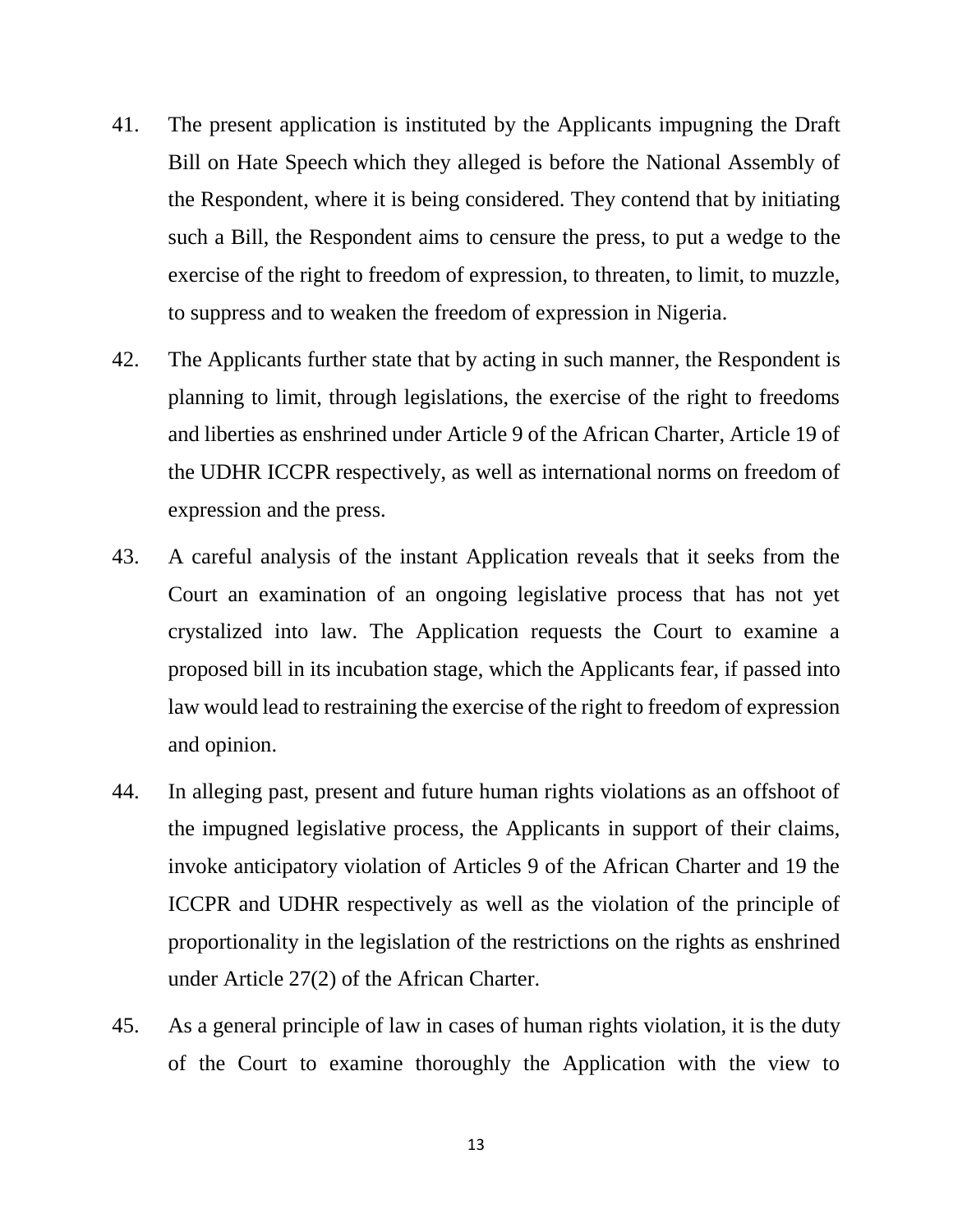establishing the existence of evidence of actual and concrete violations of the rights, and for which a Member State is liable for the Application to succeed.

- 46. However, guided by the utmost need to do justice in certain peculiar cases, the general principle of establishing an actual or concrete violations to succeed, has been widened in scope. The Court has established an exceptional principle that, the application will succeed in cases where the Court is strongly convinced that imminent violations *could occur* or where there is the risk of future violations, especially when there are reasonable and convincing indices for the probability of the realization of actions that are likely to violate human rights.
- 47. The Court has held this position in several of its judgments, for which three shall be recalled for the purpose of the instant case. In the case of *HISSEIN HABRE v. REPUBLIC OF SENEGAL (2010) CCJELR 71 @ §§ 45-47* the Court dealing with anticipatory breaches of human rights held as follows:

"*Indeed, the Applicant himself does not link the violation of his human rights to any concrete act, but to the demonstrated wish of the State of Senegal to try him afresh, and to apply the newly introduced offences in its penal law, so much so that, viewed from this angle, the Court can only deduce that the alleged violation is tied to a hypothesis, that is an abstract violation.*

*To this effect, the Court, recalling its jurisprudence, in its judgment in the case of Hadijatou Mani Koraou v. The State of Niger, wherein it stated that its jurisdiction is not to determine cases of abstract violations, rather, real and concrete violations. The Court also relies on the jurisprudence of the European Court of Human Rights (…), wherein it is stated that Article 34 of the European Convention of Human Rights does not allow*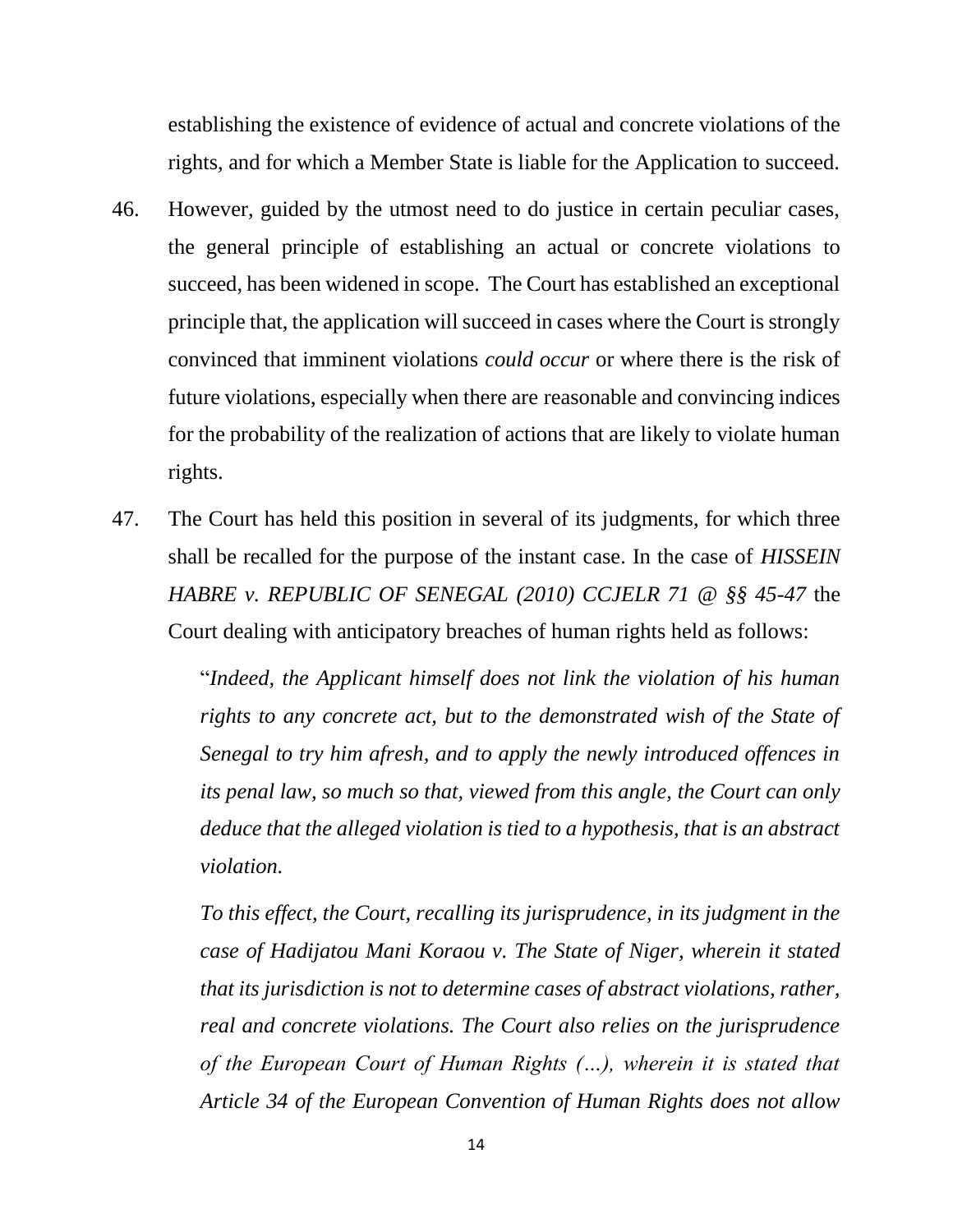*an individual ''to complain, in abstraction, of a law, by the simple fact that this law seems to violate the Convention''. Viewed from this angle, the Court agrees with the European Court that: ''it does not suffice for an individual Applicant to claim that the simple fact of the existence of a law violates the right that he has been enjoying, under the Convention. The law must have been applied against his person'' (…). Thus, in principle, the violation of human right is examined, a posteriori, with proof that the violation has already taken place.*

*However, this jurisprudence has undergone little toning down, sequel to the evocation of ''some exceptional circumstances'', which allow the admittance of the fact that, there is a risk of future violation, which confers on an Applicant, the state of a victim of a violation of the Convention (…), which admits that, before the Applicant can claim to be a victim, in such circumstances, ''he must produce convincing and reasonable indices showing the probable realization of a violation that would affect his person''. This means that the mere suspicion or conjecture does not suffice."*

48. Also in *CONGRÈS POUR LA DÉMOCRATIE ET LE PROGRÈS (CDP) & ORS. v. BURKINA FASO (2015) CCJELR 295*, the Court had opportunity to consider the non-concrete nature of a claim, it held that:

> "*As regards the allegation by Burkina Faso that the Court lacks jurisdiction to adjudicate on the case before it, as a result of the nonconcrete nature of the claims of violation brought by Burkina Faso, the Court has always held that it only makes rulings, in principle, on cases of human rights violation which are concrete, real and proven, and not on violations claimed to be possible, contingent or potential. One may thus*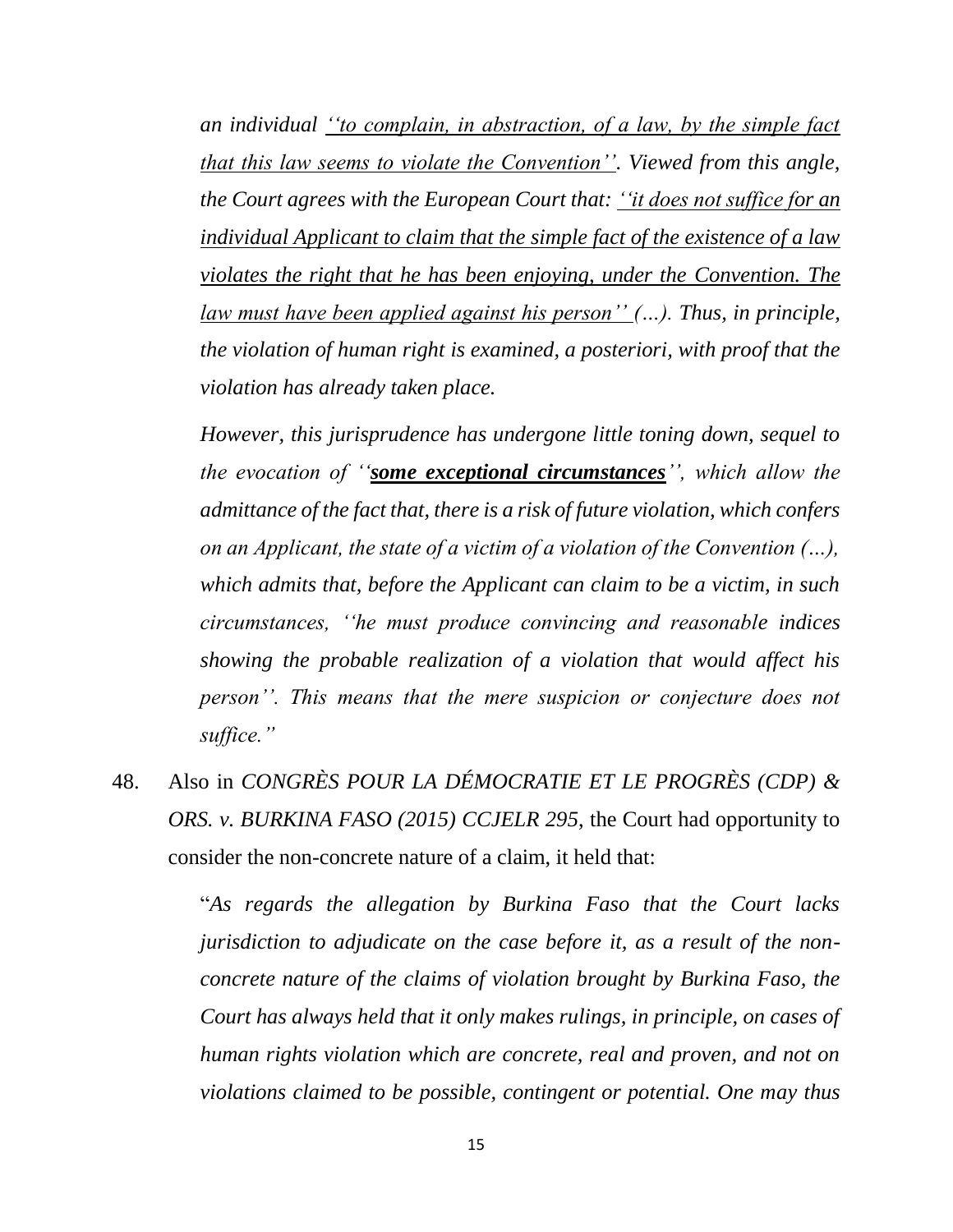*be tempted, in the instant case, to question whether or not the matter before the Court is indeed well grounded, because as at the time the Court was seized with the case, no violation had as yet been committed, nor had any case of actual rejection of candidature been brought before the Court, and no individual candidature had been set aside in accordance with the new provisions; that, in a word, there is no real prejudice caused.*

*It would amount to consigning its own time-held case law to oblivion if the Court should rule that it may legitimately entertain violations which have not yet occurred, but are imminent.(…)*

*At any rate, this position of the Court, regarding the nature of harms it entertains, was clearly stated in its judgment on Hissène Habré v. Republic of Senegal, delivered on 18 November 2010. The Court recalls therein its case law in Case Concerning Hadidjatou Mani Koraou v. Republic of Niger, where it ruled that it has no jurisdiction to examine cases of violation in abstracto, but concrete cases of human rights violation. Therefore, in principle, a human rights violation is found à posteriori, by way of the evidence that the violation in question has already occurred (§48). The Court has further ruled however that it may occur that in specific circumstances, the risk of a future violation confers on an applicant the status of a victim (§49). Thus, there may be reasonable and convincing indications of the probability of the occurrence of certain actions (§53). Given such specific circumstances, which the Court considers akin to the conditions surrounding the instant case, the Court can perfectly adjudicate on the case."*

49. Lastly, in the case of *L'UNION SOCIALE LIBÉRALE (USL) v. REPUBLIC OF SENEGAL (2021) Judgment no. ECW/CCJ/JUD/10/21 of 28 April 2021,*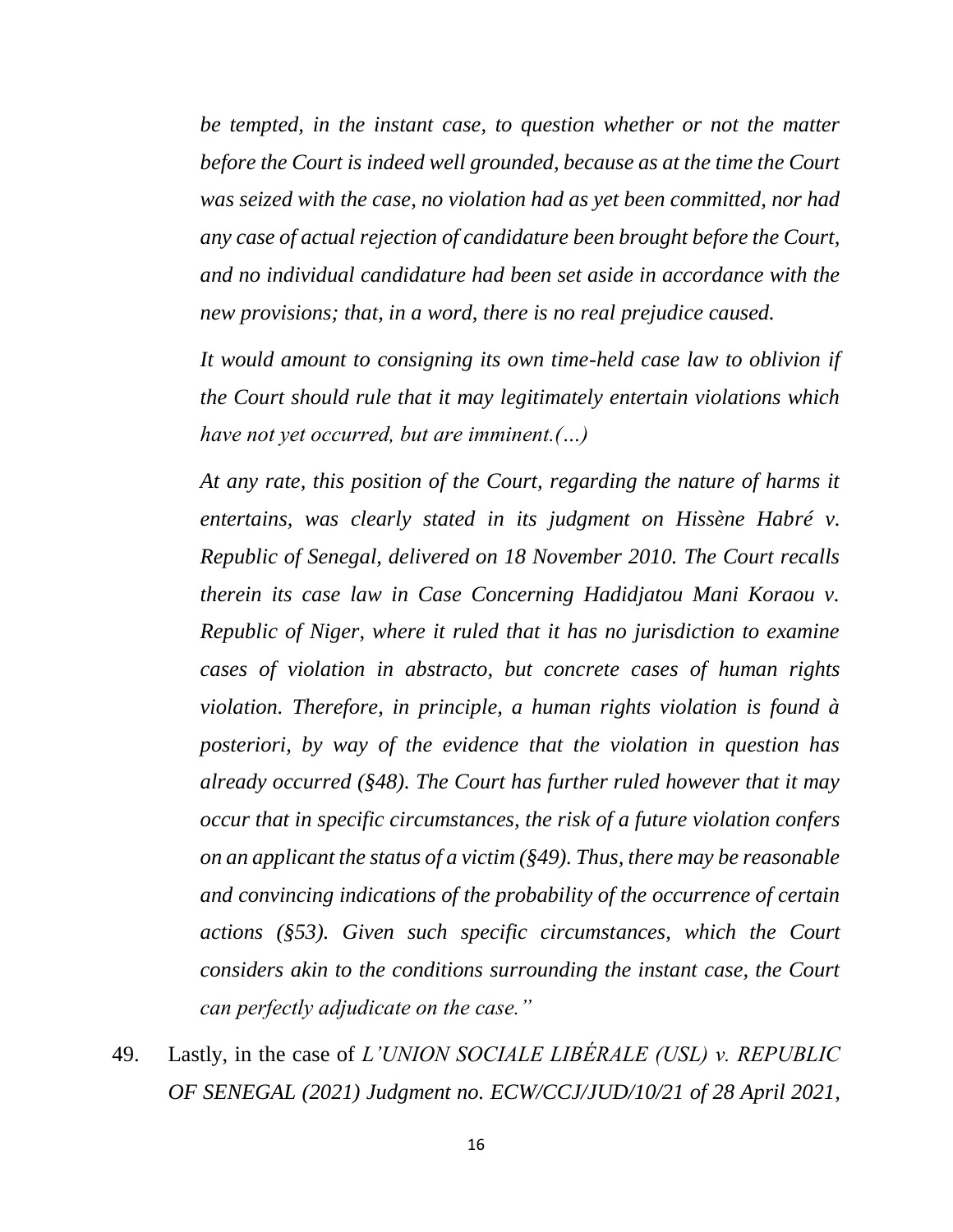*(Unreported) §§52 & 54),* the issue concerned imminent violation of the rights of the Applicants and the Court held that :

"*(…) The Court has always considered that if, in principle, it should only concern itself with sanctioning violence leading to effective, real, and proven violations, and not possible, potential or probable violations, it can validly concern itself with the yet – to – be committed, but highly imminent violations too.*

*The Court has thus declared in the case of CDP and others against the State of Burkina Faso of 13 July 2015, wherein it affirmed that if the Court were to wait for the applications of candidature to be possibly rejected before acting, if it had to wait for the exhaustion of the effects of any transgression before stating the law, its jurisdiction in a context of urgency would have no sense, because the electoral rights of the presumed victims for participating in the electoral race would inexorably be breached.*

*In the present case, since the acceptance of any candidature in the Presidential Elections is tied to the new law on sponsorship, two – third of the political parties in Senegal would be excluded in the 24th February 2019 Presidential Elections. It follows that the effective violation of human rights, as alleged, is imminent. Consequently, contrary to the position held by the State of Senegal, the Court must declare its jurisdiction, to hear and examine the initiating Application".*

*Regarding the issue of quality to act, the Court notes that in the instant case, Plaintiff/Applicant indicated, in its initiating Application that, pursuant to the time held case law of the Court, the risk of a future*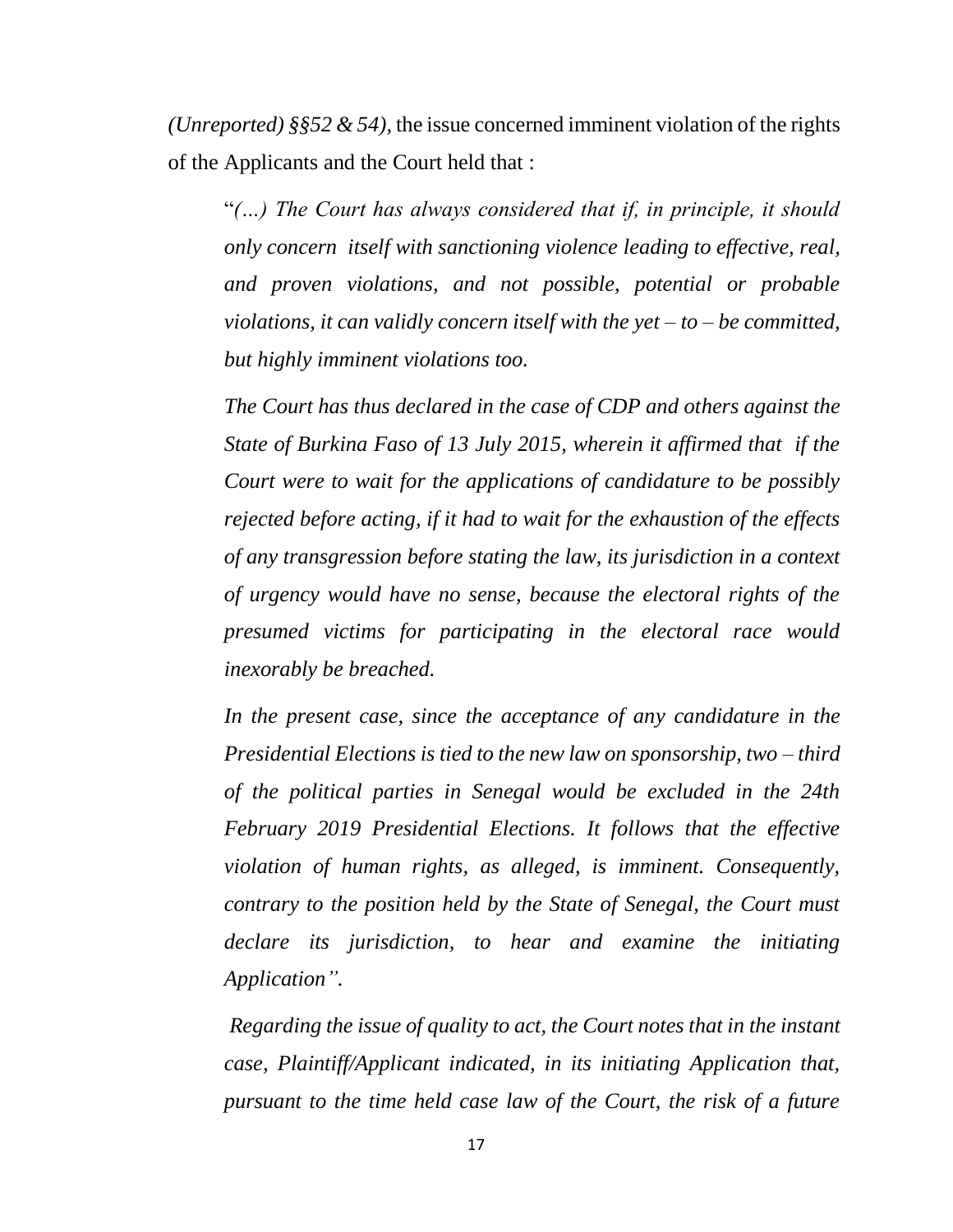*violation confers the quality of victim on a Plaintiff/Applicant, whenever the specific circumstances of the case enable the court to establish the existence of convincing and reasonable indices for the realisation of the violation, which the Court has mandate to prevent. (§52)*

*(…)It follows that Plaintiff/Applicant does not act to have a violation that it was a victim stopped; nevertheless, it can take advantage of the provisions of Article 10(d) of the Protocol on the Court, as amended, which open access to the Court to every individual who is a victim of human rights violation, owing to the fact that the alleged human rights violation is imminent and inevitable".*

- 50. The Court notes that in all the three cases recalled above, i.e. Hissein Habré v. Republic of Senegal, CDP v. Burkina Faso and Union Sociale Libérale v. Senegal, the common denominator is that the cases are grounded on the existence of risk of potential or imminent violation based on functional laws already in force, whose application would produce the effects of the alleged violations and that, there were likelihood that they would inevitably be applied.
- 51. The Court noted in Hissein Habre (supra) that *"all steps for exceptional preparations, as enumerated by Mr. Hissein Habré show clearly that there are reasonable and convincing indices of the probability of the realisation of actions by the Defendant State against Mr. Hissein Habré, in order to try him, on the basis of the amended texts (…)"*
- 52. In CDP case (supra), it was noted by the Court that *"in the instant case, the alleged violation has no yet been committed, but could very soon be. Going by the indications provided to the Court, the electoral process is to open*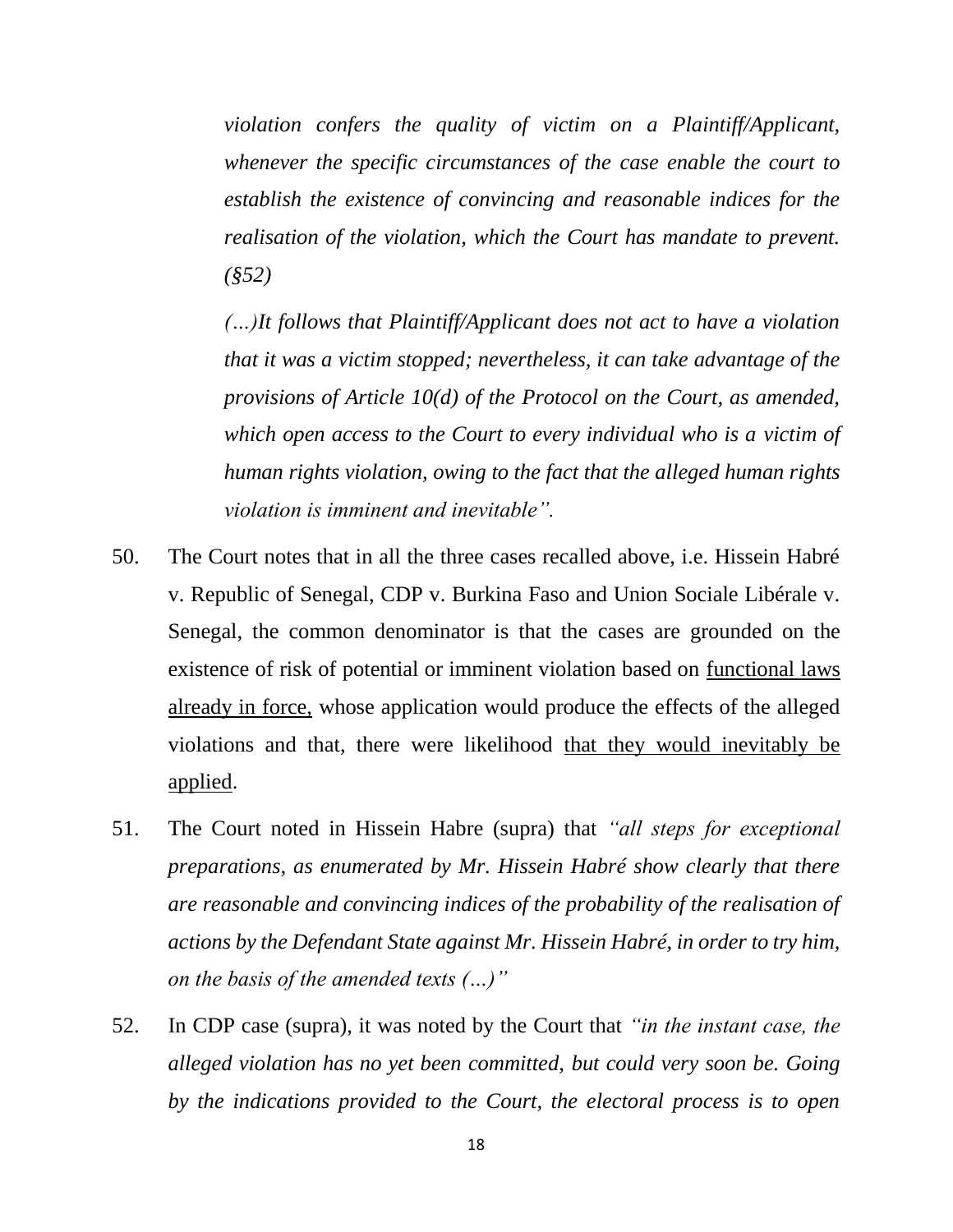*seventy (70) days before the scheduled date for voting, (i.e. 11 October 2015), on the fateful day of 1 August 2015. The Court was therefore seized with the case on grounds of urgency. In the present circumstances of the case, if the Court were to wait for the applications of candidature to be possibly rejected before acting, if it had to wait for the exhaustion of the effects of any transgression before stating the law, its jurisdiction in a context of urgency would have no sense, because the electoral rights of the presumed victims for participating in the electoral race would inexorably be breached".*

- 53. Also in USL case (supra) the Court held that *"In the instant case, the action filed by Plaintiff/Applicant aims to prevent a violation that it is afraid of its realization. Indeed, the parties at cause agree that as at the time of filing the present Application, the law on sponsorship was not yet applied, and that no candidature was either presented or rejected, pursuant to that law".*
- 54. Flowing from the foregoing analysis, it is incumbent upon the Applicants to establish the existence of any potential or imminent breach of the right to freedom of expression and opinion based on a functional or operative law of the Respondent to ground their case. This is in pursuant to the established principle of proof as held in the case of *PETROSTAR (NIGERIA) LIMITED v. BLACKBERRY NIGERIA LIMITED & ANOR, (2011) CCJELR 99, para. 33* where the Court held that "*After all, it is a cardinal principle of law that he who alleges must prove*".
- 55. One of the *locus classicus* on the issue of onus of proof in the jurisprudence of this Court is the case of *FEMI FALANA & ANOR v. THE REPUBLIC OF BENIN & 2 ORS (2012) CCJELR 1* in which the Court held that;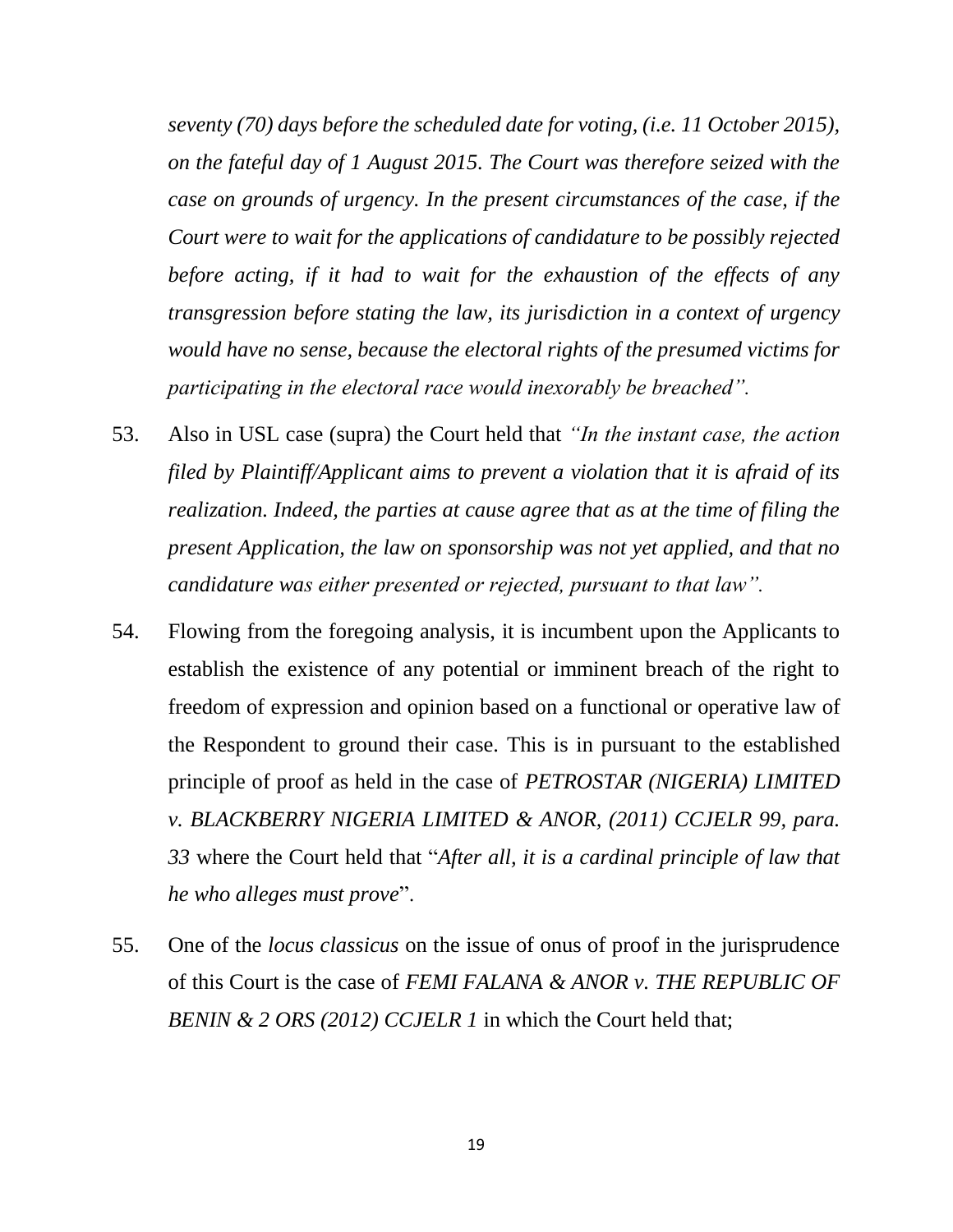*"The onus of proof is on the party who asserts a fact and who will fail if that fact failed to attain the standard of proof that would persuade the Court to believe the statement of the claim."*

56. The Court had the opportunity to further comment on the standard of proof required by this Court in contrast with National Courts in civil cases by holding that:

> *"…there is a slight difference but that the combined effect is higher in standard (before this Court) than preponderance of evidence which is the standard in the National Court in civil cases".*

57. The Court concluded in that case at p. 15 by quoting from International Courts and Tribunals OUP, London, (853) 328, where Cheng, noted thus:

> *"The burden of proof, however closely related to the duty to produce evidence, implies something more. It means that a party having the burden of proof must not only bring evidence in support of his allegations, but must also convince the Tribunal of their truth, lest they be disregarded for want, of sufficiency, or proof."*

58. It is pertinent to note that, the Applicants' complaint is not based on any law in force, but on an alleged Bill, which, at the time of filing the Application, was yet to pass through all the stages of promulgation of law in the Respondent's National Assembly, before it could receive Presidential assent to become a functional law with full force. The further worry of the Court is the failure of the Applicants to produce a certified copy of the Bill, the subject matter of the instant suit and the evidence of proceedings in the National Assembly.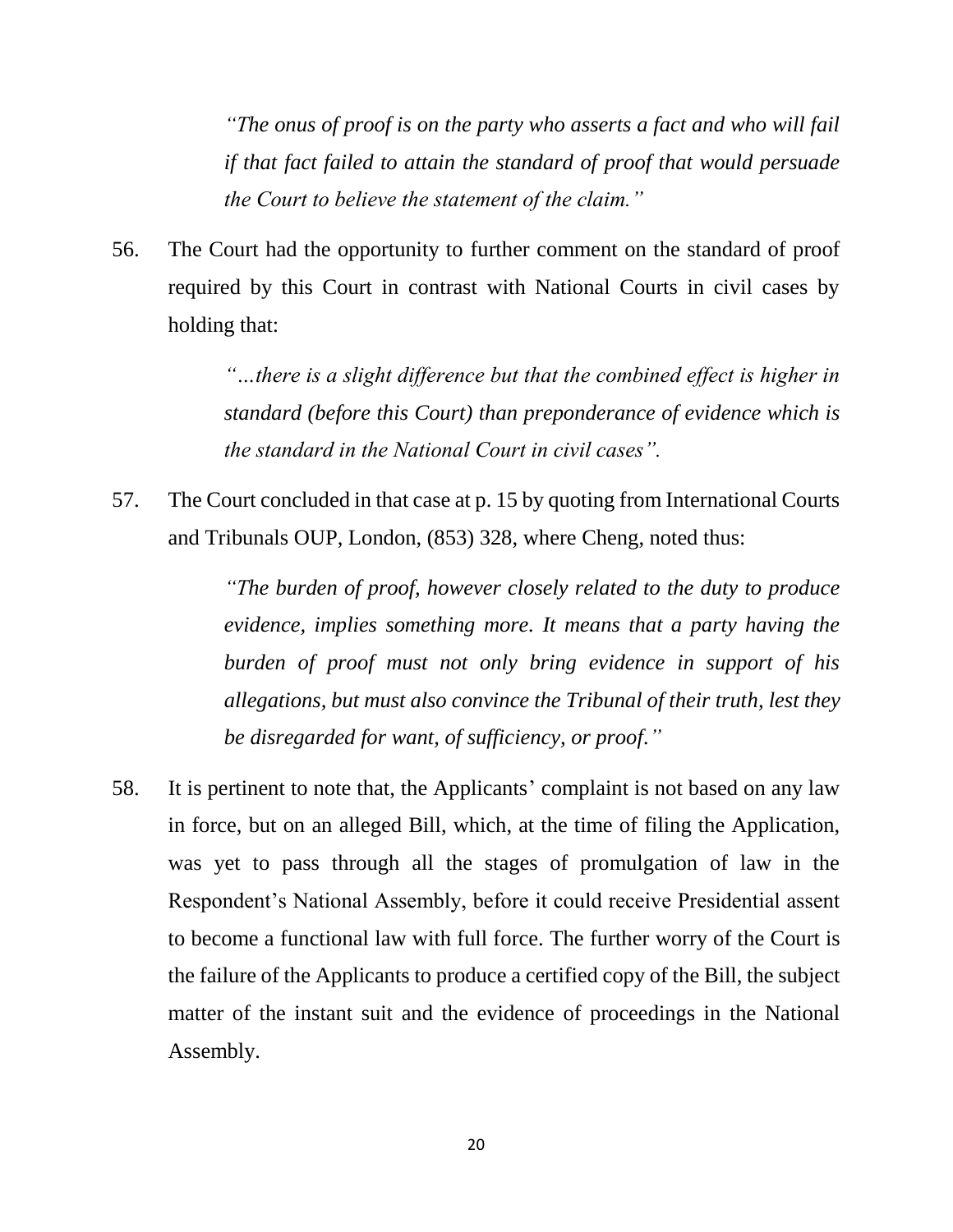- 59. In the absence of the Bill and the Hansard, the Court is handicapped in deciding the existence of any "*reasonable and convincing indices for the probability of the realization of human rights violations"*. Therefore, the hypothesis of a future or imminent violation cannot be ascertained and retained in this case.
- 60. Consequently, this Court holds that the Applicant have failed to discharge the burden of proving the existence of any imminent threat emanating from the processes of enacting the impugned Bill into law and all their claims fail.

## *X. REPARATIONS*

- 61. It is trite law that it is only when liability is established, that any resultant harm attracts reparation to repair them.
- 62. In the instant case, the Court having found no violations the Respondent is not liable to make any reparations as prayed for by the Applicants.

## *XI. COSTS*

- 63. The Applicants prayed for costs of the suit against the Respondent but the Respondent did not pray for costs of the proceedings.
- 64. Article 66 (1) of the Rules of Court provides, *"A decision as to costs shall be given in the final judgment or in the order, which closes the proceedings."* In addition, Article 66(2) of the Rules of Court provide, *"The unsuccessful party shall be ordered to pay the costs if they have been applied for in the successful party's pleadings."*
- 65. In light of the provisions of the Rules, the Court holds that since the Respondent, being a successful party did not pray for costs, the Court orders each party to bear their respective costs.